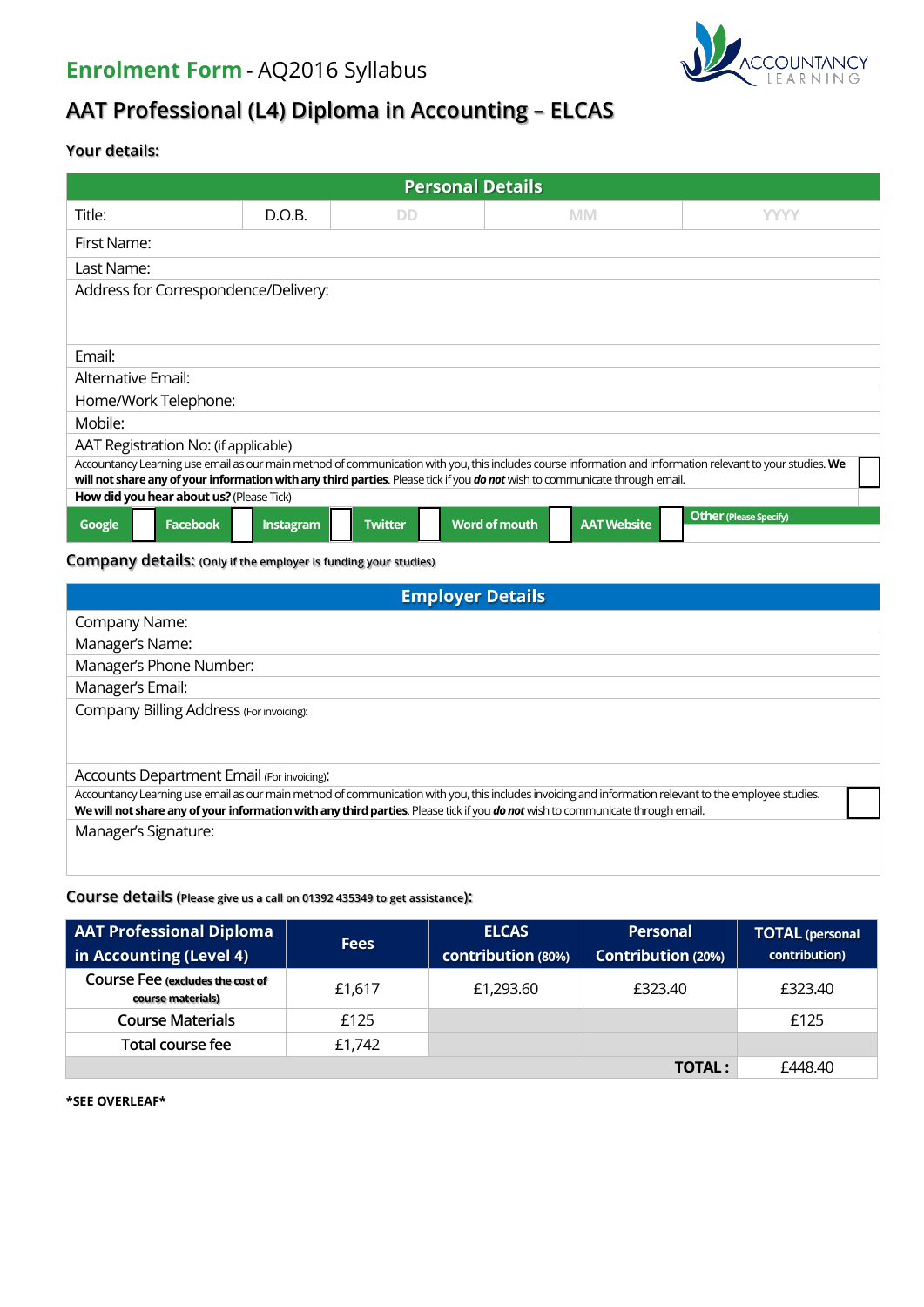

# **Payment details:**

| Payment Options Materials will be sent on receipt of payment |                                                   |                                      |                                                      |  |
|--------------------------------------------------------------|---------------------------------------------------|--------------------------------------|------------------------------------------------------|--|
| BACS:                                                        | <b>Account Name:</b><br>Account No:<br>Sort Code: |                                      | AL Distance Learning Ltd<br>01217840<br>30-96-23     |  |
| Cheque:                                                      | Cheque enclosed                                   |                                      | Please make payable to<br>'AL Distance Learning Ltd' |  |
| Invoice Employer:                                            | 'Employer' section above                          | Please ensure you have completed the |                                                      |  |
| Card:                                                        | See information below                             |                                      |                                                      |  |

| <b>Payment by Card</b>                                                                                                                                                                                        |  |                     |  |  |  |
|---------------------------------------------------------------------------------------------------------------------------------------------------------------------------------------------------------------|--|---------------------|--|--|--|
| <b>Full amount</b>                                                                                                                                                                                            |  | <b>Direct Debit</b> |  |  |  |
| If you would prefer to pay by credit or debit card (deposit or full amount) please phone us on 01392 435 349. We are able to accept Visa, Mastercard<br>and Maestro. Alternatively, we are happy to call you. |  |                     |  |  |  |
| We use an on-line payment system which ensures that we do not retain your card details on our systems (thus complying with current Data<br>Protection requirements).                                          |  |                     |  |  |  |

| $\cdots$<br>Twill call you | ĐЬ.<br>rall mr | <b>DEA</b><br>J time:<br>≛ IVII\. |
|----------------------------|----------------|-----------------------------------|
|----------------------------|----------------|-----------------------------------|

 *If electing to pay by Direct Debit please complete the details below:*

| <b>First and Monthly Payments</b>                                                                                                      |                | <b>Payment by Direct Debit</b> |  |  |
|----------------------------------------------------------------------------------------------------------------------------------------|----------------|--------------------------------|--|--|
| Your first payment must be made by one of the methods listed above. Your monthly Direct Debit payments will be collected by the secure |                |                                |  |  |
| online system Stripe, and will appear on your statement as "Accountancy Learning".                                                     |                |                                |  |  |
| First payment                                                                                                                          | £88.40         |                                |  |  |
| Monthly payments:                                                                                                                      | $4 \times £90$ |                                |  |  |
| Preferred day for                                                                                                                      | e.g. $25^{th}$ |                                |  |  |
| monthly payment:                                                                                                                       |                |                                |  |  |

**I confirm that I have read and accept the Terms and Conditions overleaf and that all the information on this form is correct:**

Signature: \_\_\_\_\_\_\_\_\_\_\_\_\_\_\_\_\_\_\_\_\_\_\_\_\_\_\_\_\_\_\_\_\_\_\_\_ Date: \_\_\_\_\_\_\_\_\_\_\_\_\_\_\_\_\_\_\_\_\_\_\_\_\_\_\_\_\_\_\_\_\_\_

**Please email your completed and signed enrolment form to [study@accountancylearning.ac.uk](mailto:study@accountancylearning.co.uk) Or, post it to: Accountancy Learning, Southernhay Lodge, Barnfield Crescent, Exeter, EX1 1QT**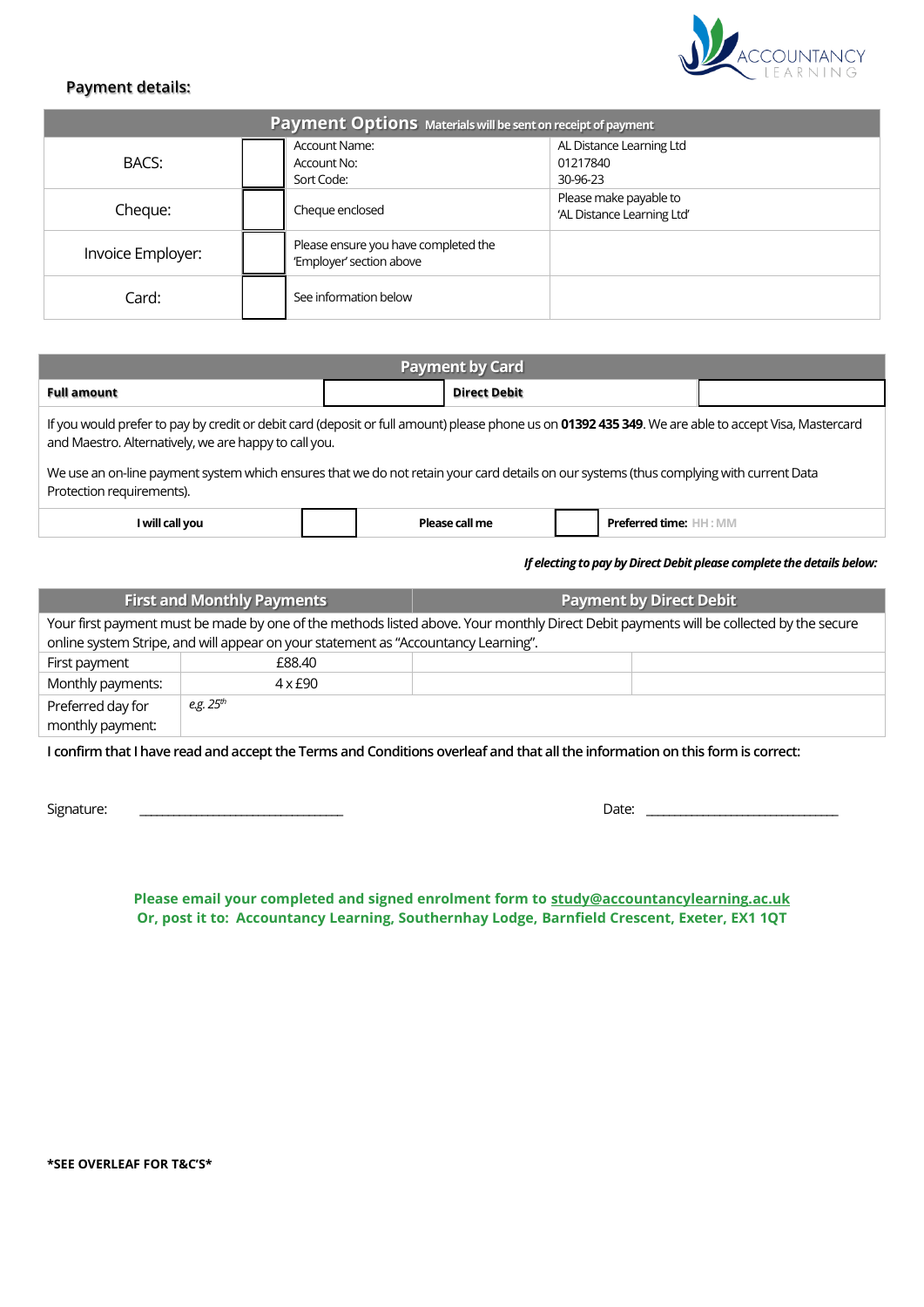

# **ACCOUNTANCY LEARNING TERMS AND CONDITIONS**

Please read these terms and conditions carefully before accepting a place on a course with Accountancy Learning. It is your responsibility to keep a copy of these terms if you wish to refer to them in the future. Your contract is with Accountancy Learning Ltd, Southernhay Lodge, Barnfield Crescent, Exeter. EX1 1QT. Company registration number 3454405.

#### **Ordering and payment of fees**

It is the responsibility of the person making the order to ensure that the course is appropriate for their needs. Accountancy Learning does not make any commitment to you that you will obtain any particular result from your purchase or attendance on your course or that you will obtain any particular qualification on completion of the course.

The completed enrolment form must be accompanied by the appropriate fees in pounds sterling in full or by completed payment instruction. If these conditions are not met we reserve the right to not process the enrolment further.

The learner/employer agrees:-

- To be responsible for the payment fees as shown on the enrolment form, including top up fees where applicable.
- To pay fees on enrolment, unless invoiced to the employer, in which case payment is within 14 days of enrolment.
- That the fees remain payable, whether or not the learner studies regularly.
- That Accountancy Learning reserves the right to discontinue the course in the event of unsatisfactory work, lack of study and/or bad behaviour (In these circumstances fees remain payable in full).

Accountancy Learning reserves the right to suspend access to learning content and tutor support if fees are not paid.

Accountancy Learning reserves the right to charge £10 administration for dishonoured cheques and failed card payments.

Discounts and offers are mutually exclusive. Only one offer can be applied per transaction.

Fees do not include access to the internet. You may incur charges from your internet service provider to access learning content.

#### **VAT and taxes**

All prices are inclusive of VAT. Accountancy Learning is not responsible for the payment of customs or import duties that may be levied in your country.

#### **Training period**

Accountancy Learning will undertake to supply all elements of the course for which you have enrolled for a period displayed in the table below from the date of your enrolment.

| Course                                                | <b>Training Period</b> | <b>Course</b>                           | <b>Training Period</b> |
|-------------------------------------------------------|------------------------|-----------------------------------------|------------------------|
| AAT Foundation Certificate in Bookkeeping             | 7 months               | AAT Advanced Diploma in Accounting      | 15 months              |
| AAT Foundation Certificate in Accounting              | 12 months              | AAT Advanced Certificate in Bookkeeping | 9 months               |
| AAT Foundation Award in Accounting Software           | 3 months               | AAT Professional Diploma in Accounting  | 18 months              |
| AAT Foundation Certificate in Accounting Top-Up       | 6 months               | A single AAT unit from any level        | 3 months               |
| AAT Foundation & Advanced Certificates in Bookkeeping | 16 months              | AAT Bookkeeping Bundle PLUS Sage        | 19 months              |

Students may officially PAUSE their studies in order that Moodle access and Tutor support is temporarily suspended. An official pause and duration has to be agreed between the Student and Accountancy Learning. A Pause must be no less than one month and no more than six months. A pause in course access does not cause a pause in payments.

.<br>Any new textbooks needed because of a pause will be charged at full retail price plus postage and packing.

Course durations may be extended on payment of the appropriate fees. Extension fees are available on request. Any new textbooks needed because of an extension will be charged at full retail price plus postage and packing.

If you complete all your studies before the end of the training periods noted above, any remaining time is not transferrable to future courses.

Your course is personal to you and you may not transfer your rights to access Accountancy Learning's online course materials to any other person.

#### **Textbooks**

For courses including: AAT Foundation Certificate in Bookkeeping, AAT Foundation Certificate in Accounting, AAT Foundation Certificate in Accounting Top-Up and AAT Foundation Award in Accounting Software: We believe that our own materials cover the content of the 'Optional' textbooks; however, should you wish to purchase them, please contact the office at study@accountancylearning.ac.uk for a quote.

Textbooks are included in the course costs of the AAT Advanced Diploma in Accounting, AAT Advanced Certificate in Bookkeeping and the AAT Professional Diploma in Accounting. Text books are provided for the current syllabus at the time of purchase and replacement text books for changes in syllabus are charged at full retail price plus postage and packing. It is the responsibility of the student to notify Accountancy Learning in writing if future syllabus materials are required. Home study materials may be collected in person or delivered to the customer's preferred address which will incur a postage and packing charge. If you fail to take delivery of study materials or give Accountancy Learning inadequate delivery instructions then Accountancy Learning reserves the right to charge you any additional postage or delivery costs. Accountancy Learning must be notified of any queries, complaints, damage or incorrect deliveries within 14 days of receipt of the materials. If you do not notify Accountancy Learning within this time period, Accountancy Learning will not be obliged to correct your order and will not be responsible for any loss or damage suffered by you as a result.

## **Pass Plus Guarantee**

StandardPLUS students' exams are covered by the Pass Plus Guarantee. Conditions of Pass Plus Guarantee:

- 1. Students must comply with the target dates shown on the Individual Learning Plan<br>2. Students must complete and submit all available progress tests and practice assess
	- 2. Students must complete and submit all available progress tests and practice assessments to their personal tutor by these target dates.
- 3. The marks achieved for each Practice Assessment must exceed 80% with the work submitted by the Learning Plan target date.
- 4. Prior to booking an AAT exam, the student's personal tutor must agree in writing that the student is ready to sit their exam.
- 5. We will cover the cost of exam re-sits where the exam center charges an invigilation fee of £50 or less. The guarantee is not transferrable to another student.

#### **Exam bookings and fees**

It is the customer's responsibility to book their exams with an exam centre. These are listed on AAT's website. Exam fees are available on request. Examination fees are payable separately to your exam centre. Under no circumstances is a customer using an Accountancy Learning exam centre entitled to a refund of examination or associated administration fees. If a customer wishes to change their scheduled exam then at least seven days' notice is required. Accountancy Learning reserves the right to charge an administration fee for changing exam dates.

StandardPlus package customers have exam and invigilation fees included in their course fees for the first attempt for each unit in their course subject to a maximum of £45 per exam. StandardPlus package students should inform their exam centre that Accountancy Learning will pay for the exam and invigilation fees and the exam centre should invoice Accountancy Learning and e-mail the invoice to accounts@accountancylearning.ac.uk. If the exam centre requires a purchase order number, please ask your tutor or any Accountancy Learning member of staff.

#### **AAT registration and fees**

AAT membership fees are payable separately direct to the AAT, unless the StandardPlus package is purchased, where the course fee covers this cost.

Please note that it is *your* responsibility to register as a student with the AAT and without this you will be unable to take your exams. Learners cannot be entered for an exam if the AAT membership fees have not been paid to the AAT. AAT registration must be completed within four weeks of enrolment.

## **Cancellations**

Under the Consumer Contracts (Information, Cancellation and Additional Charges) Regulations 2013 ("Consumer Contracts Regulations") you may cancel your purchase of the Course within a period of 14 calendar days ("Cancellation Period") from the date on which the contract is concluded.

You must inform Accountancy Learning Ltd of your decision to cancel by emailing study@accountancylearning.ac.uk or by telephoning 01392 435349 within the Cancellation Period.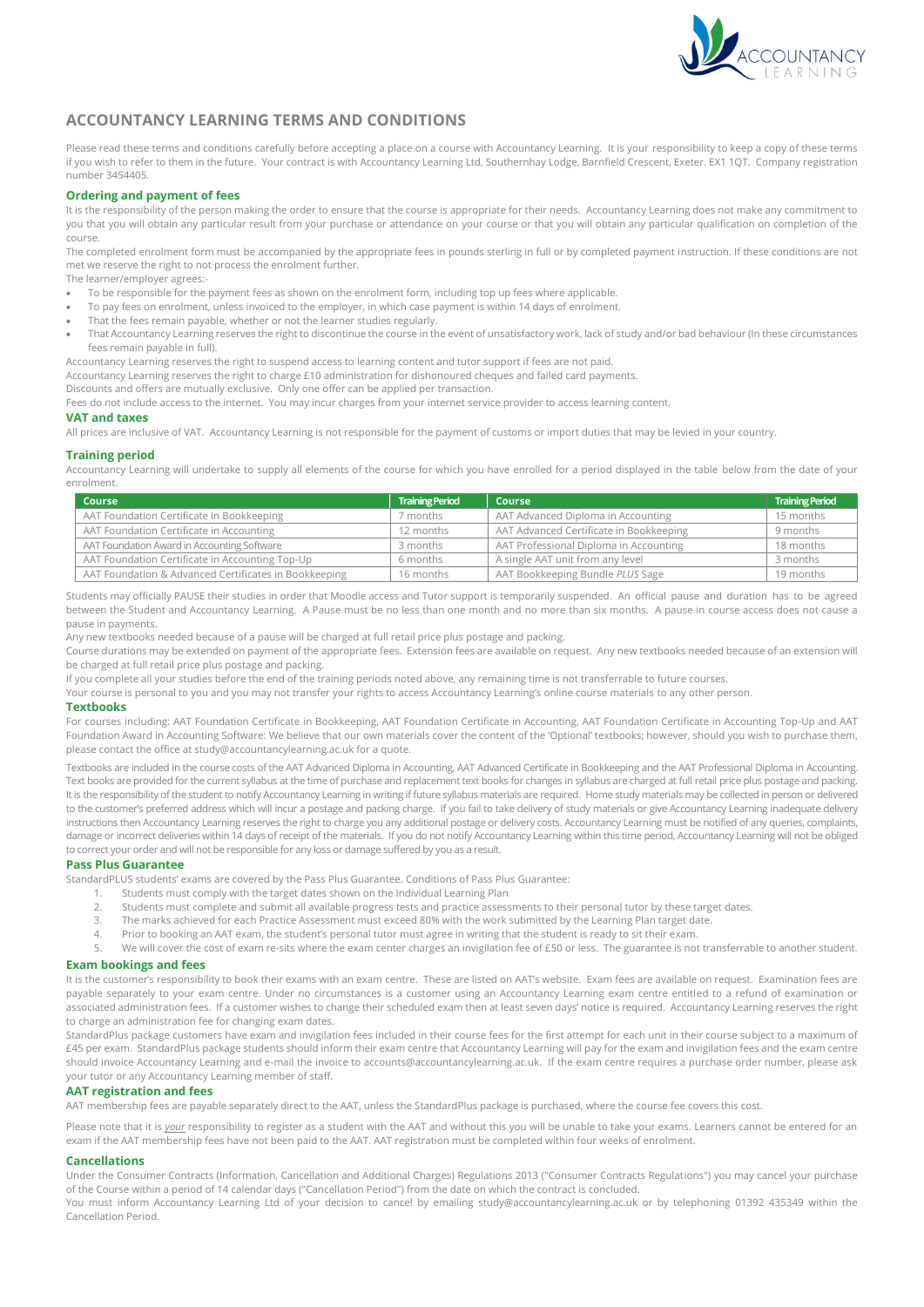

If you are cancelling a course because we have incorrectly described the course to you then you will be refunded in full. If you are cancelling a course because suspended the course for technical reasons or a refund will be provided for the proportion of the course that is not available to you because of our suspension. If you are exercising your right to change your mind then you will receive no refund if you have already accessed the digital content of the course. Your right to cancel is lost if you access the digit content of the course during the Cancellation period.

If you have been supplied with physical books you must return those books at your expense to Accountancy Learning Ltd, Southernhay Lodge, Barnfield Crescent, Exeter, EX1 1QT within 14 days of cancelling your course. A refund for the books will only be paid if the books are returned in a condition suitable for resale. We reserve the right to withhold payment of part or all of the refund until physical materials have been returned to us. If you return the books with insufficient postage paid, any postage costs or penalties incurred by us will be deducted from your refund.

If you have purchased a StandardPlus package any exam fees or institute fees that have already been paid by Accountancy Learning will not be refunded.

For further details of your rights under the Consumer Contracts Regulations you can visit your local Citizens' Advice Bureau or visit the Competition and Markets Authority website.

#### **Virtual Learning Environment (VLE)**

The Moodle Virtual Learning Environment is a platform that allows us to make available to our learners a range of online course materials.

It is your responsibility to check that the computer you plan to use to access your course is compatible with the minimum specification requirement that relates to the course you are ordering. Accountancy Learning does not make any commitment that the online course is compatible with or operates with your software or hardware. Accountancy Learning is not obliged to provide technical advice or support and does not guarantee to be able to solve *your* technical problems.

From time to time, Accountancy Learning may make modifications, enhancements or issue clarifications to the content of an online course. You will have access to such changes free of charge only to the extent that such changes relate to the online course purchased by you.

You accept and acknowledge that periods of downtime may be required in respect of the information technology infrastructure connected to your course. Further you accept that you will not have a claim for breach of contract or otherwise in respect of such period of unavailability. Accountancy Learning reserves the right to suspend access to the VLE for the purpose of scheduled or emergency maintenance, repairs or upgrades to improve the performance or functionality of the VLE. Accountancy Learning does not guarantee that the learning content will be error free.

Moodle has a tracking facility that allows us to monitor your usage of the system and the results of any on-line tests that you perform through Moodle. It is important that we are able to do this to allow us to give you appropriate support during the programme. It is therefore a requirement of granting you access to the Accountancy Learning Moodle that you grant us permission to perform these monitoring activities.

Our Student Tracking Application (STA) will hold all learner data including course results. By submitting the enrolment form you consent to your details being monitored by Accountancy Learning. In the absence of a signature, submission of an enrolment form will be deemed sufficient consent.

#### **Intellectual property**

All intellectual property rights in all materials and online resources supplied by Accountancy Learning is expressly reserved. Any unauthorised modification, duplication, publication, distribution, upload or broadcast is strictly prohibited. The customer agrees to indemnify Accountancy Learning fully for any infringement of these intellectual property rights. You may not modify, adapt, merge, translate, disassemble, decompile, recompile or reverse engineer any software forming part of the online study materials or create derivative works based on the whole of or any part, or which incorporate, the online study materials into any software program.

#### **Data Protection Act 2018 and GDPR**

Accountancy Learning will process personal information about our students in accordance with the Data Protection. By completing and signing the enrolment form you consent to your personal data being used by Accountancy Learning for purposes such as:

- your education, including progression and assessment of quality of delivery;
- reporting of student progress and absenteeism and qualification outcome to employers/sponsors/parents as appropriate and reporting for Adult Learning Grant purposes;
- your security and health and safety; including any use of CCTV upon Accountancy Learning premises;
- legal and statutory duties and responsibilities;
- funding and auditing;
- on occasions, to assist Accountancy Learning in identifying further products and services offered by ourselves and collaborating educational establishments, which may be of interest to you.
- using your name for marketing purposes.

Periodically Accountancy Learning will need to process what is known as "sensitive data", which may include information about ethnic origin, religion, physical/mental health and criminal convictions. Such information is needed to assist our Equal Opportunities and Disability Policy, for safeguarding of young people, and to provide learning support/aids, secure funding of educational support.

Any changes to customers' details must be notified to Accountancy Learning in writing or by e-mail.

Accountancy Learning will send you information that is relevant to your studies and your course. We may also contact you with information about similar products, offers and services that we feel may be of interest to you. If you prefer not to be contacted by us about these products, offers and services please inform us by contacting [study@accountancylearning.ac.uk.](mailto:study@accountancylearning.ac.uk)

You have the right to receive details of your personal information held by Accountancy Learning. A fee of £20 is payable.

## **Disclosure**

Personal information may by necessity be disclosed to; appropriate members of Accountancy Learning staff; the Office for Standards in Education (Ofsted); the Skills Funding Agency, the National Apprenticeship Service, the AAT and the Young People's Learning Agency; auditors; employers and such other bodies as may be required. If the customer's course is paid by the customer's employer then the customer authorises Accountancy Learning to inform the employer about the customer's attendance, marks, exam results, progress reviews and any other information reasonably requested by your employer and which Accountancy Learning in its sole discretion considers appropriate for it to provide. We also provide information as to enrolment, attendance and performance to the appropriate local education authority. Occasionally Accountancy Learning may be required to disclose personal information to the police or law courts for the purposes of prevention of crime, court proceedings, or to protect your vital interest (life or death). Accountancy Learning will retain records after a student has left Accountancy Learning for the purposes of auditing, legal and statutory duties, and so that we can provide references upon request.

## **Criminal records, Civil offence records, Bankruptcy**

If you have been declared bankrupt, or had either a criminal conviction or civil offence record you will need to declare this. We would recommend contacting the AAT prior to enrolling on a course with us, by calling them on 0845 8630801; more information can be found here[: https://www.aat.org.uk/about-aat/professional-standards/fit-and](https://www.aat.org.uk/about-aat/professional-standards/fit-and-proper-requirements)[proper-requirements.](https://www.aat.org.uk/about-aat/professional-standards/fit-and-proper-requirements)

# **Limitation of liability**

Accountancy Learning's maximum aggregate liability to you for any claims that you may have against Accountancy Learning for direct loss in contract, tort or otherwise arising out of or in connection with these terms and conditions, the course and any technical support shall be limited to the amount of the fee which has been paid, or is payable, by you or on your behalf.

#### **Disclaimer**

The courses are for training purposes only. Accountancy Learning will not accept any responsibility to any party for the use of the tuition provided and/or the contents of the study materials for any purpose other than training for educational purposes, including but not limited to the giving of advice by you to any third party.

# **Complaints**

Accountancy Learning will try to resolve customer complaints informally if possible but if the customer is not satisfied the full complaints policy can be provided to allow the customer to take further steps.

These terms and conditions, and any other matters arising out of or in relation to these terms and conditions, are governed by and construed in accordance with the laws of England and Wales. You agree to submit to the exclusive jurisdiction of the English courts to settle any disputes which may arise out of or in connection with these terms and conditions.

## **Behaviour**